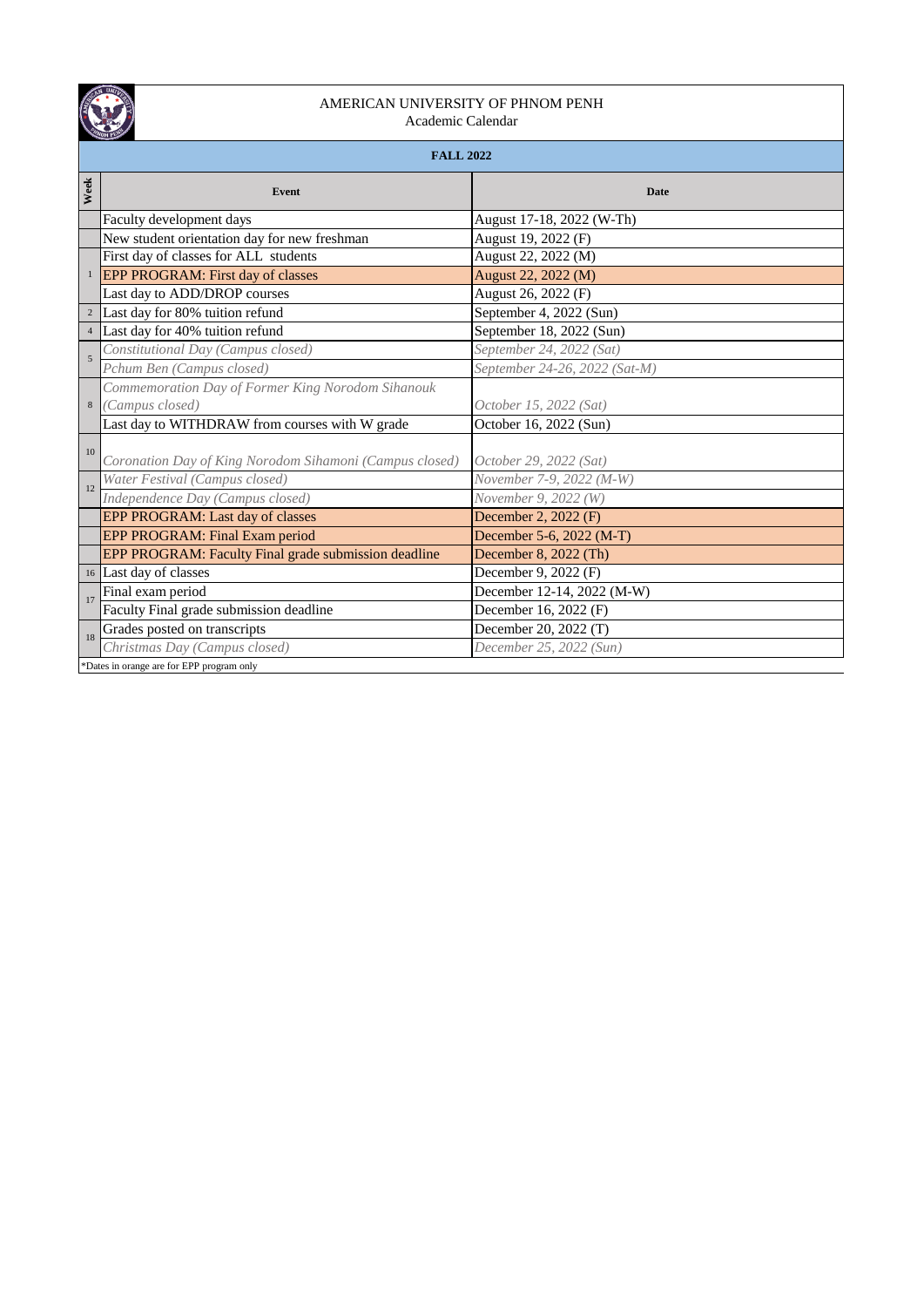|      | <b>SPRING 2023</b>                                                 |                           |  |
|------|--------------------------------------------------------------------|---------------------------|--|
| Week | Event                                                              | Date                      |  |
|      | International New Year Day (Campus closed)                         | January 1, 2023 (Sun)     |  |
|      | Faculty development days                                           | January 4-5, 2023 (W-Th)  |  |
|      | New student orientation day for new freshman                       | January 6, 2023 (F)       |  |
|      | Victory over Genocide Day (Campus closed)                          | January 7, 2023 (Sat)     |  |
|      | First day of classes                                               | January 9, 2023 (M)       |  |
|      | <b>EPP PROGRAM: First day of classes</b>                           | January 9, 2023 (M)       |  |
|      | Last day to ADD/DROP courses                                       | January 13, 2023 (F)      |  |
|      | Last day for 80% tuition refund                                    | January 22, 2023 (Sun)    |  |
|      | Lunar New Year (Campus closed)                                     | January 22, 2023 (Sun)    |  |
|      | 4 Last day for 40% tuition refund                                  | February 5, 2023 (Sun)    |  |
|      | 8 Last day to WITHDRAW from courses with W grade                   | March 5, 2023 (Sun)       |  |
|      | International Women's Day (Campus closed)                          | March 8, 2023 (W)         |  |
|      | 14 Khmer New Year (Campus closed)                                  | April 14-17, 2023 (F-M)   |  |
|      | 16 Last day of classes                                             | April 28, 2023 (F)        |  |
|      | EPP PROGRAM: Last day of classes                                   | April 28, 2023 (F)        |  |
|      | International Labor Day (Campus closed)                            | May 1, 2023 (M)           |  |
| 17   | Final exam period                                                  | May 2,3,5, 2023 (T, W, F) |  |
|      | EPP PROGRAM: Final Exam period                                     | May 2-3, 2023 (T-W)       |  |
|      | Visak Bochea Day (Campus closed)                                   | May 4, 2023 (Th)          |  |
|      | Royal Plowing Ceremony Day (Campus closed)                         | May 8, 2023 (M)           |  |
|      | Faculty Final grade submission deadline                            | May 9, 2023 (T)           |  |
|      | <sup>18</sup> EPP PROGRAM: Faculty Final grade submission deadline | May 9, 2023 (T)           |  |
|      | Grades posted on transcripts                                       | May 11, 2023 (Th)         |  |
|      | King Norodom Sihamoni's birthday (Campus closed)                   | May 14, 2023 (Sun)        |  |

\*Dates in orange are for EPP program only